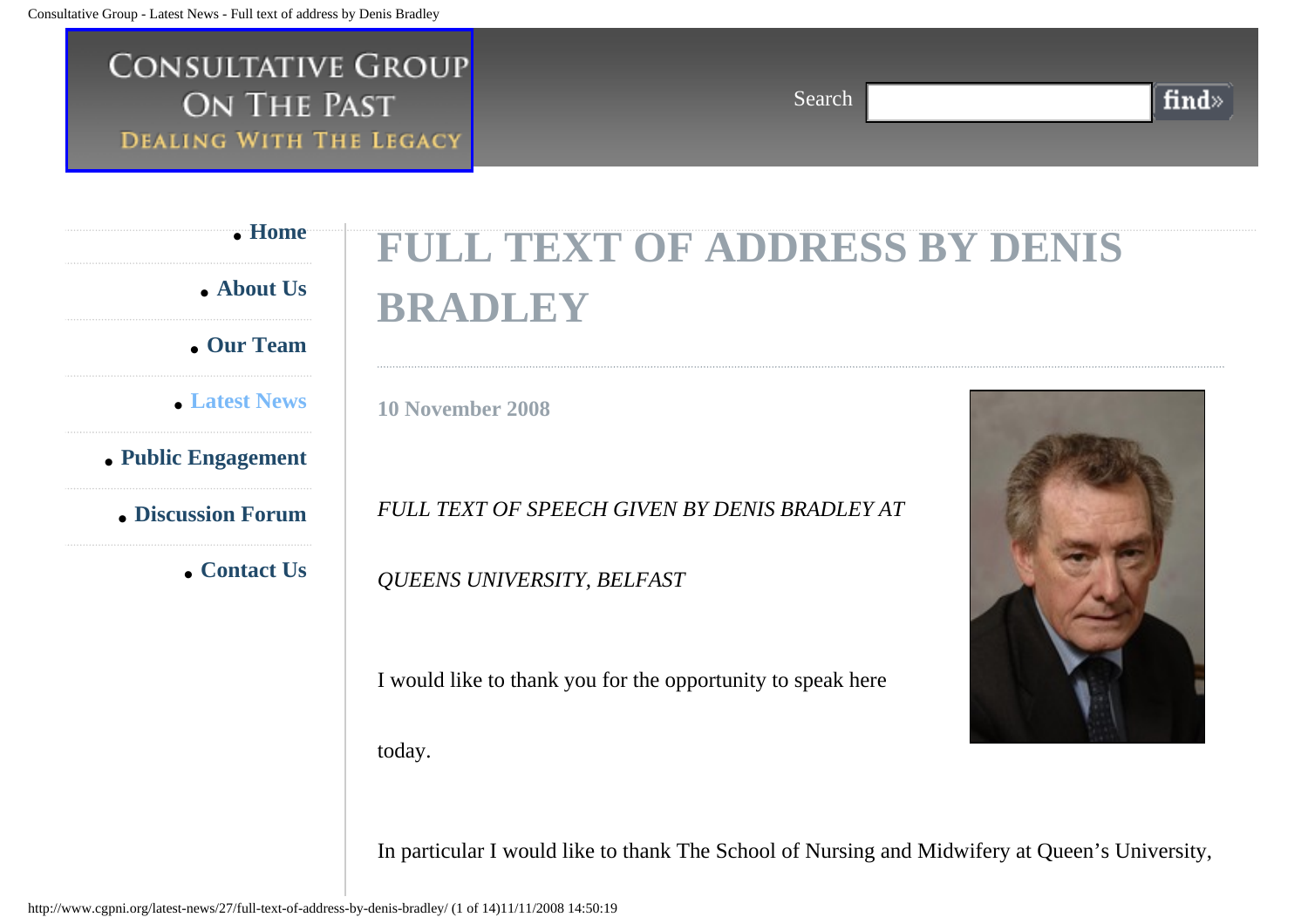and WAVE for inviting me this afternoon. Both are doing tremendous work to try to help those

who have suffered during the conflict.

Dealing with the past and the effects of grief and trauma on individuals, families and the

community means these courses have now a greater relevance than ever. Many of the modules

explore topics such as truth recovery; justice and trans-generational trauma. These are themes

which our Group has heard on many occasions during our public consultation. I would like to

commend the work you are doing and wish you well for the future.

The complexities and difficulties of how we deal with the legacy of our troubled past will come

as no surprise to the people in this room today. You work, on a daily basis, with those who do

not need reminded of the awfulness endured by many people during the conflict.

In our address in May we outlined many of the issues facing victims and survivors as they try to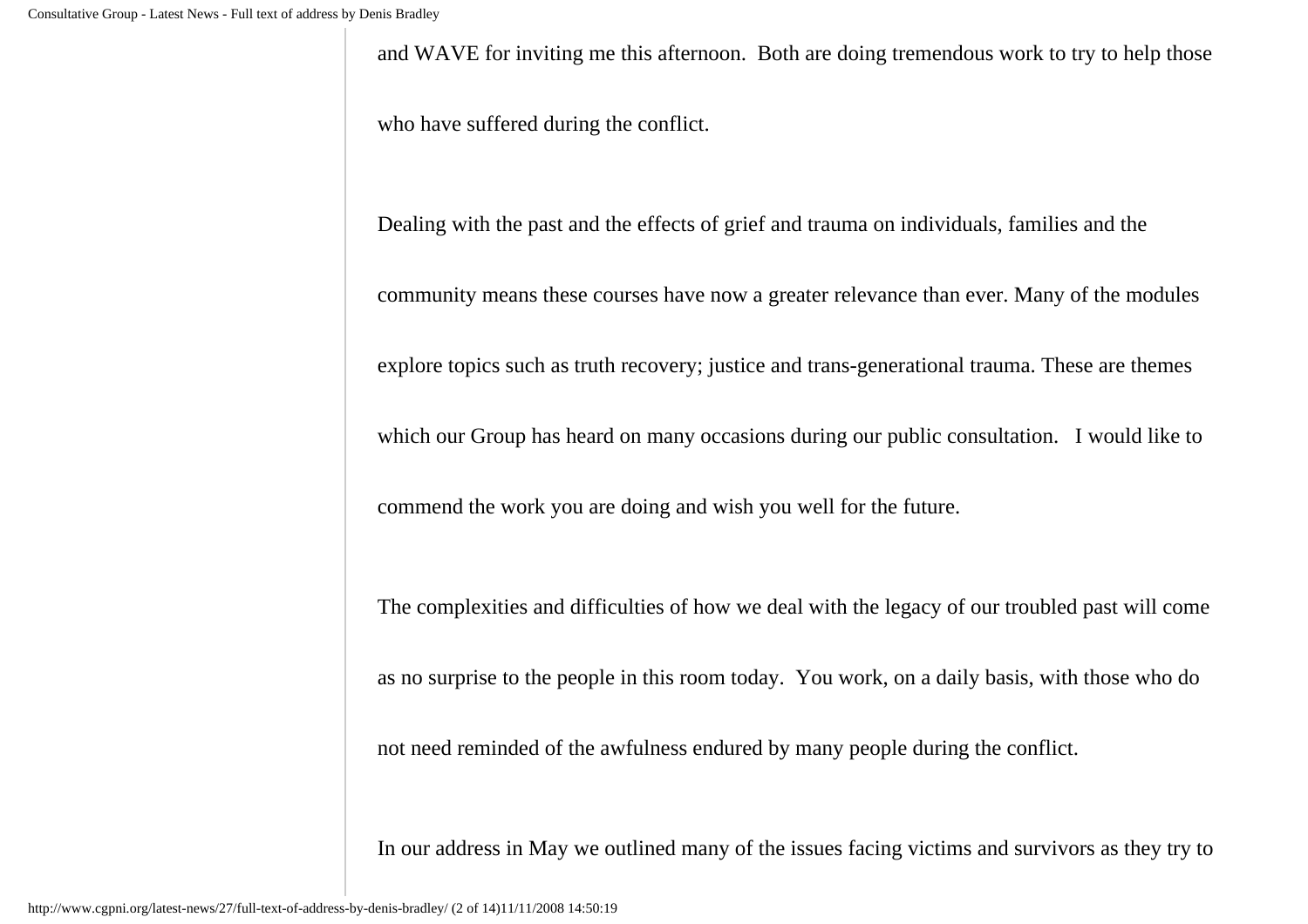cope with their pain and hurt. Those issues remain, and in many cases they become more acute

by the day. The Commission for Victims and Survivors is developing and consulting on a draft

programme to meet these needs. We welcome that and believe they are best positioned to tackle

the everyday needs of victims and survivors.

Outside the victims sector there are many who would wish the past away; who believe that if we

simply throw money at meeting the physical and emotional needs of victims then they should be

happy, should go away and allow the rest of society to get on with the future. Dealing with the

past is not just about victims; it is about our entire society.

If we are to truly deal with our past, of course we must look after the well-being of those who

have suffered most. But to stop there, is to stop far short of actually dealing with the

fundamental issues that led to our society ripping itself apart over the last forty years. Meeting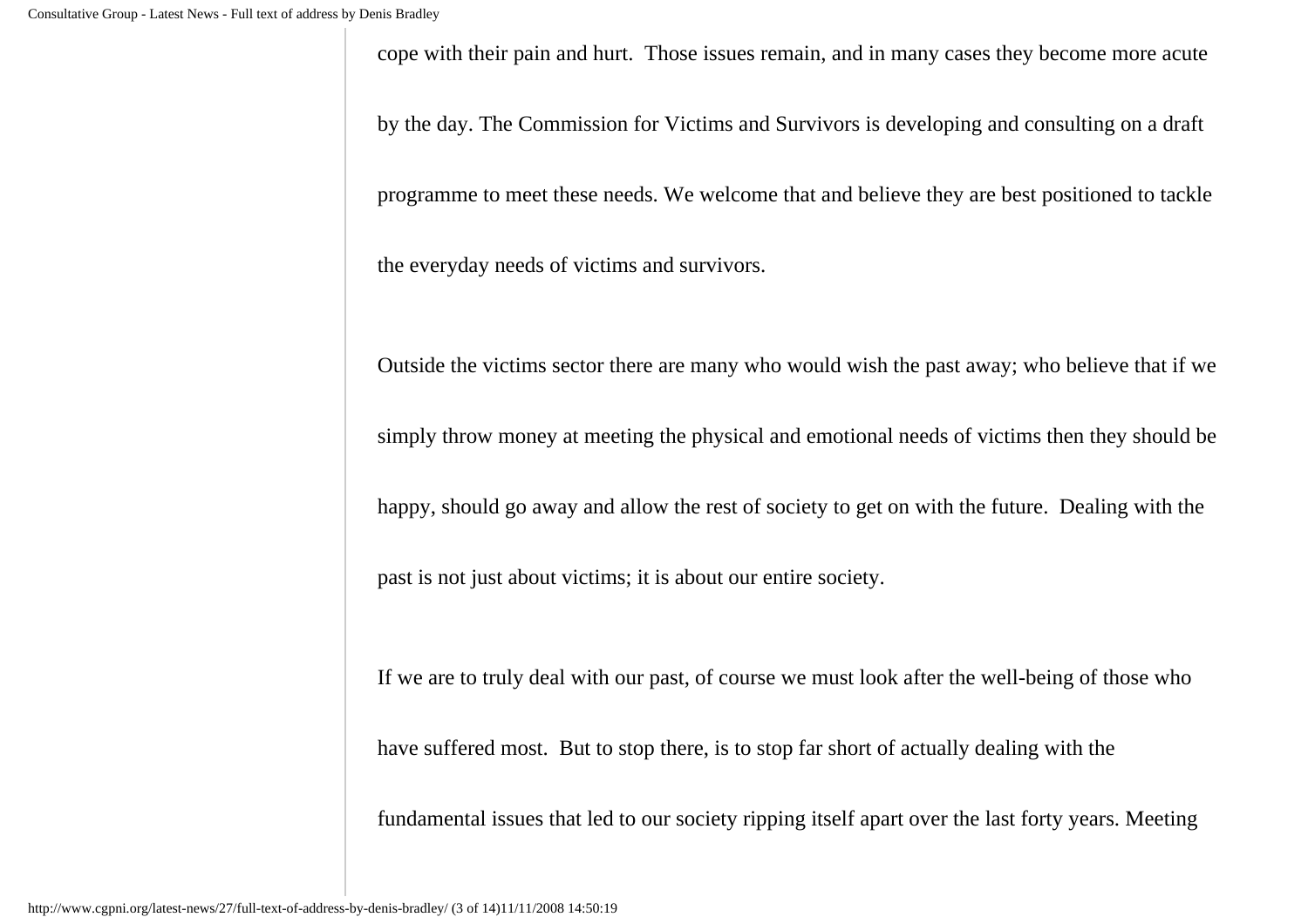deal with our past.

It is also deeply unfair to place the entire burden of dealing with the past on the shoulders of

victims alone. All of us in society have to look deep within ourselves and ask what role I have

to play in dealing with this issue. Only with a collective response can we hope to build a shared

and reconciled future in which we do not create a new generation of victims.

There has been some speculation in the media recently about what we may or may not

recommend. Most of the coverage centred on the legal processes being used at present to deal

with the legacy of the conflict and how we may find a better way of doing this. Although this

type of speculation is inevitable it is also very unhelpful. It is unhelpful because it focuses on

one part of the work we have been involved in. It does not represent the whole picture.

It is also unhelpful because it could lead some victims and survivors to question what our report http://www.cgpni.org/latest-news/27/full-text-of-address-by-denis-bradley/ (4 of 14)11/11/2008 14:50:19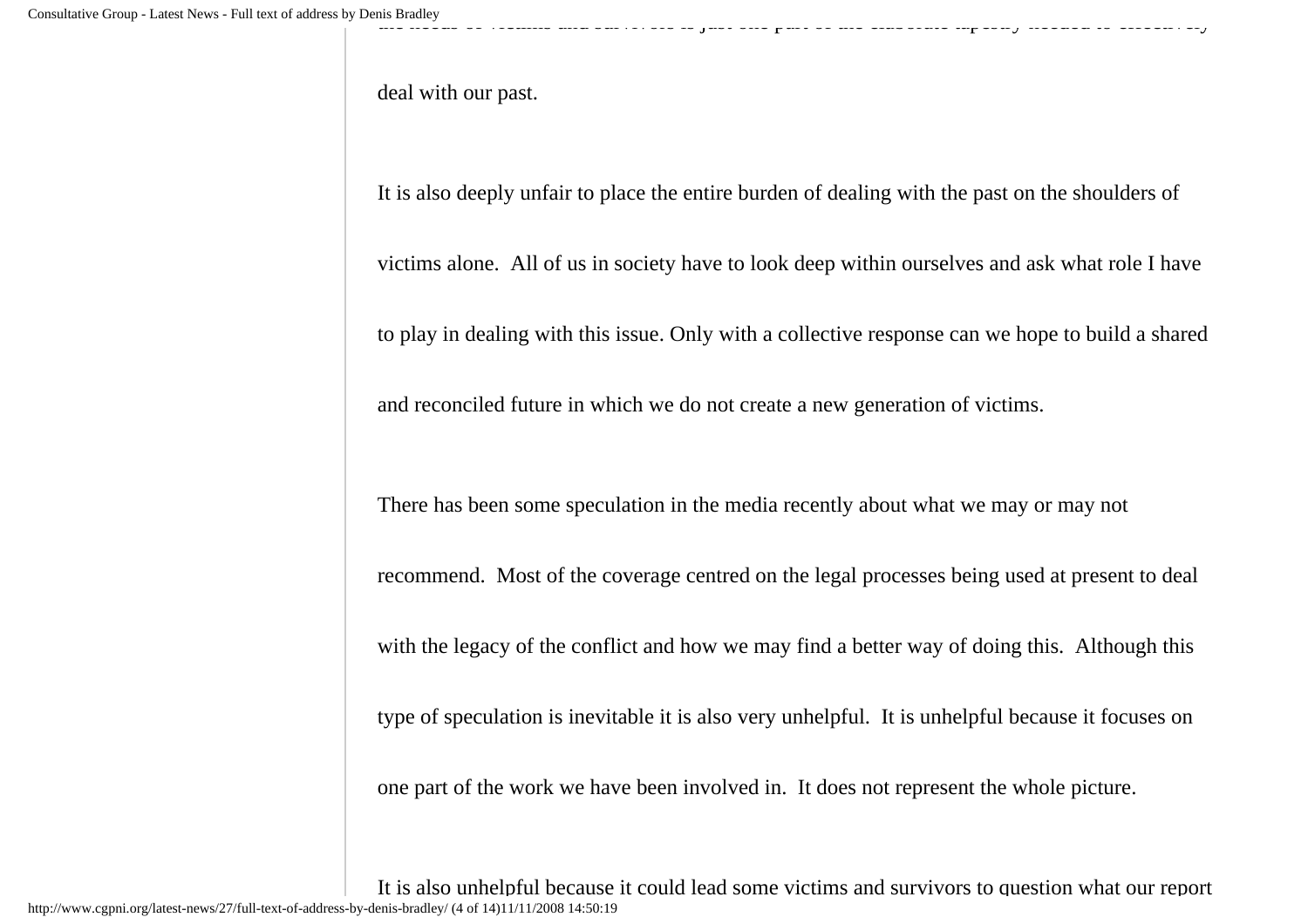will have to offer them if it only deals with alternative legal processes. We understand some

organisations representing victims have been asked such questions. I would like to take this

opportunity to assure everyone that is just one part of our work. I would urge you all to wait for

our final report which you will see takes a holistic approach to the past, not a piecemeal

approach.

People have said to us – why not just stop everything that is going on – characterized in the

phrase 'draw a line in the sand'. I'm not sure they understand the magnitude of that statement.

Does this mean no more prosecutions? Well that would mean introducing a general amnesty.

Let me state in the clearest terms possible. The vast majority of people do not want an amnesty

– that was the clear message during our consultation. Also the international community is

increasingly moving away from granting general amnesties. There will be no amnesty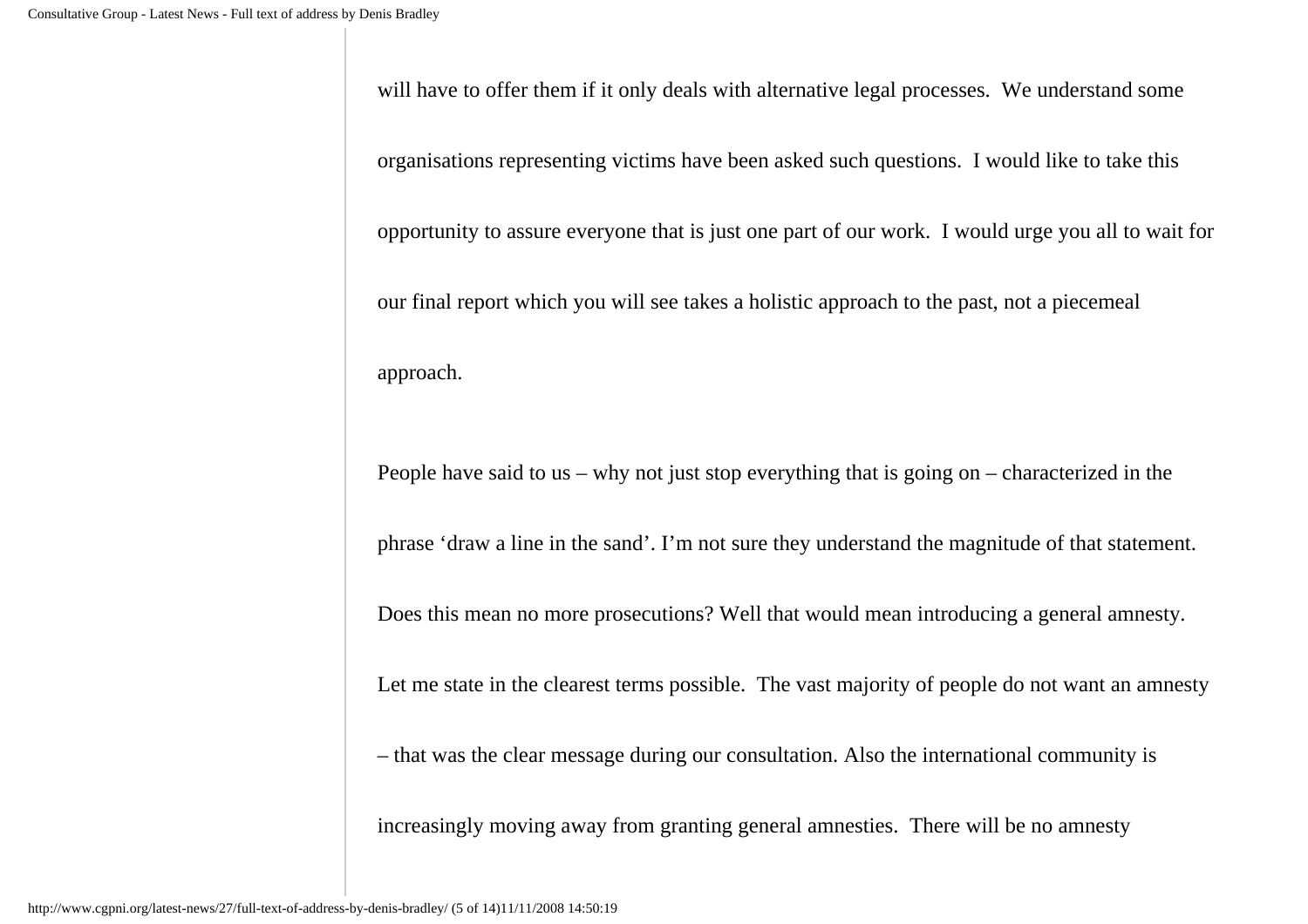recommended in our report.

We addressed the issue of truth and justice in great detail in May. But let me re-emphasize the

point that we have heard loud and clear. Some people want the prosecution route to remain

open even if the chances of further prosecutions succeeding are much reduced. Equally many

families want to get as much information as possible, on the circumstances of the death of their

loved one, then they should be given that choice. Getting justice and finding the truth are going

to be tremendously difficult.

Some argue that enough money has been spent on dealing with the past and that nothing more

should be done. They say that the current processes should simply be allowed to run their

course. We disagree with that for a number of reasons. If we base dealing with the past solely

on how much it will cost in financial terms then we will be making a huge error of judgment. Of

course we are mindful of the current economic climate but the reasons for dealing with this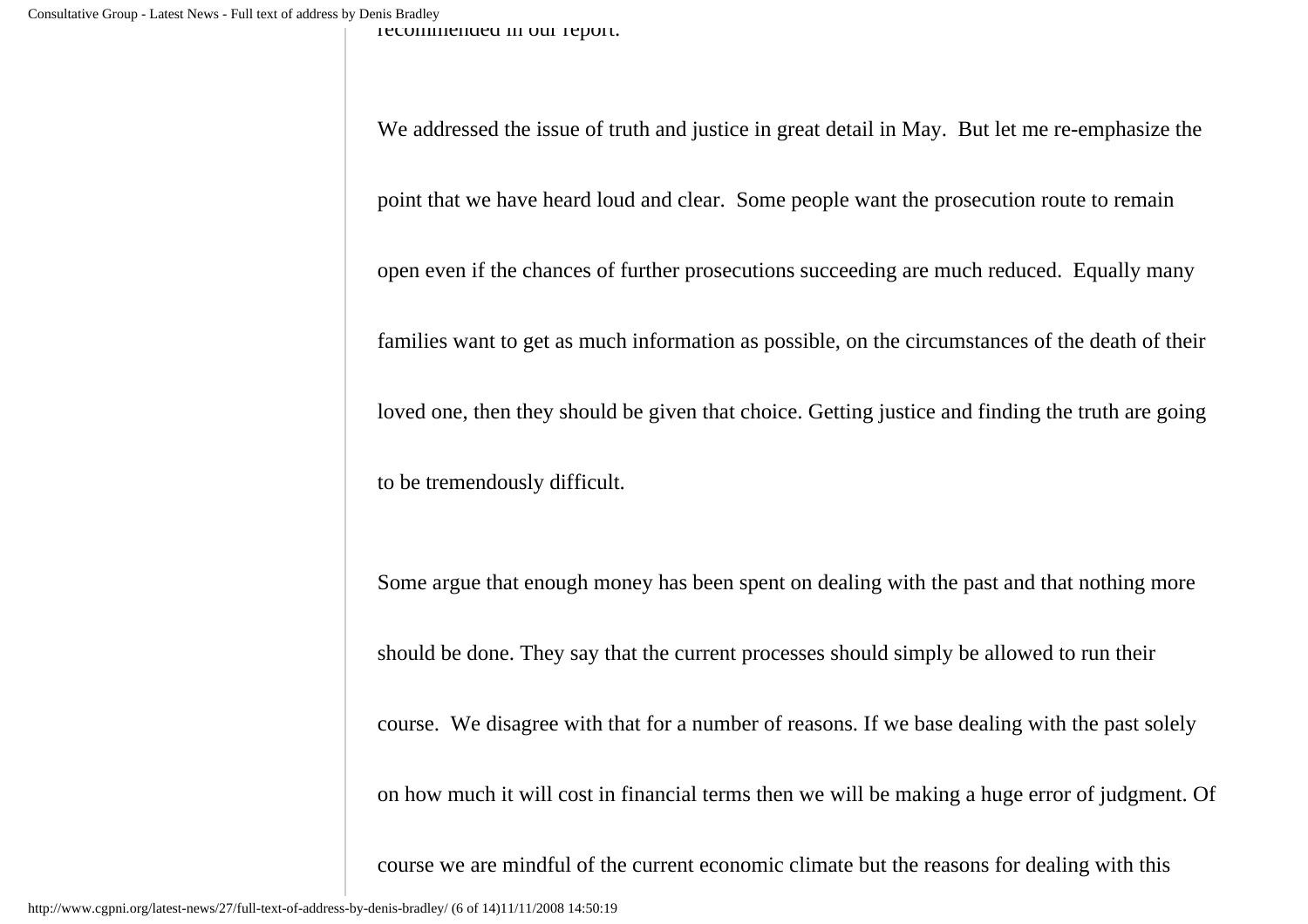issue go far beyond financial.

The real costs to our society and for future generations could be far more damaging than a

purely financial burden. This is not a time for short term strategy; we have to look to the long term.

Any new approach will be fairer to everyone and will challenge wider society to engage for the

sake of the future. We cannot keep going on beating ourselves up over the past. We firmly

believe that we must deal with this within a reasonable timeframe. This should be done in one

place which has the confidence of all sections of our community.

As individual families are helped to come to terms with their loss and their questions are

answered, then this will undoubtedly help create a society that can finally remember the past

without it overshadowing the future.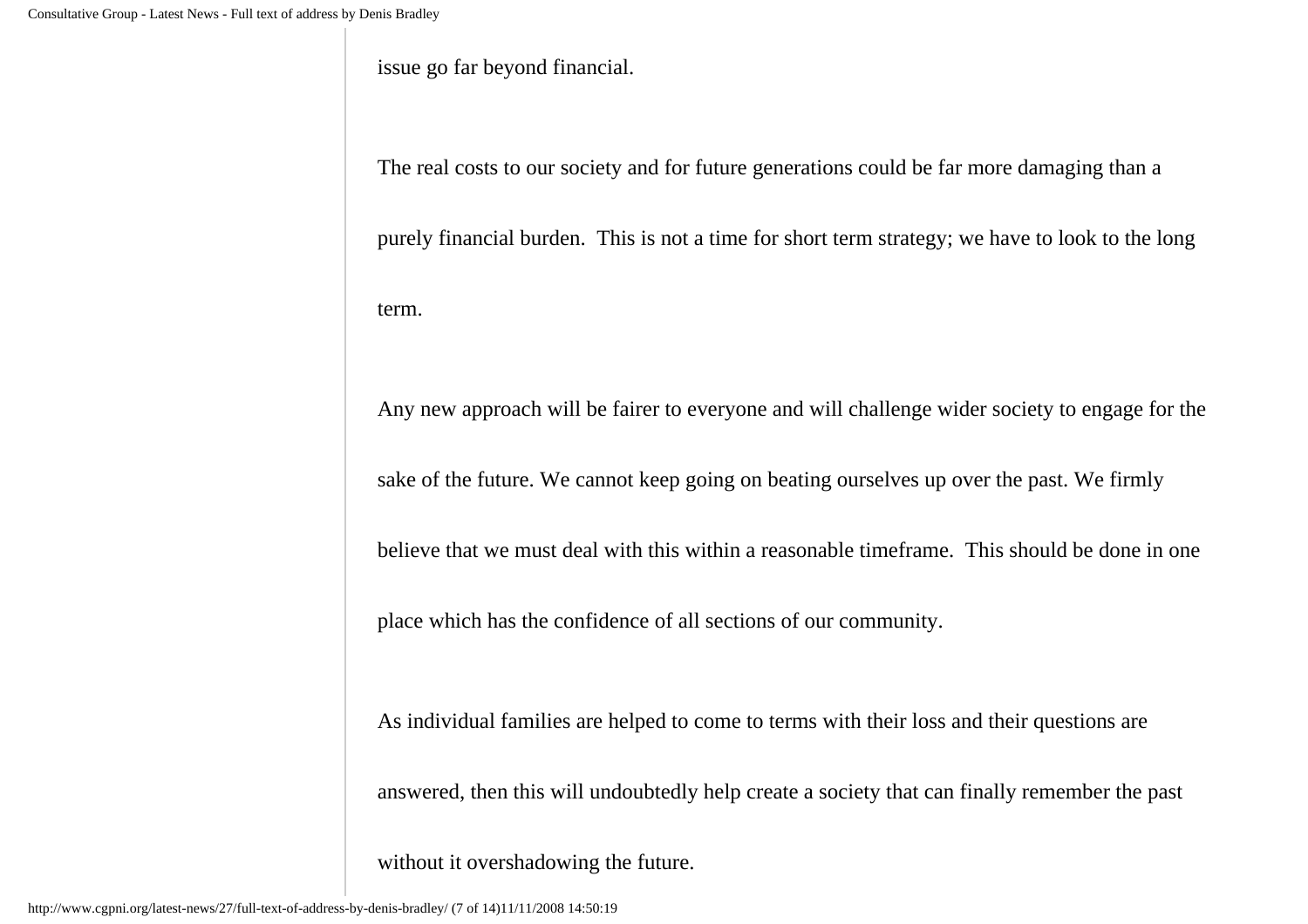Also the current processes could continue for many, many years to come. We could be dealing with the past, through legal processes, for many years – depending on who you talk to it could take anything from ten to 35 years. That is unsustainable in a society that wants to work towards a shared and reconciled future. As we said in our address in May, we do not believe the current legal processes are the best way to deal with the legacy of the conflict. So we either find a better way or we let these processes continue for many years to come. We believe we can find a better way; we need to find a better way. That way will not be a Truth and

Reconciliation Commission on the lines of a South African model. That was their solution to

their problem; what we need is our solution to our problem.

As I have said, the legal processes are only one of the areas that we will report on. Therefore I

would like to take this opportunity to highlight to you today other areas that we will address in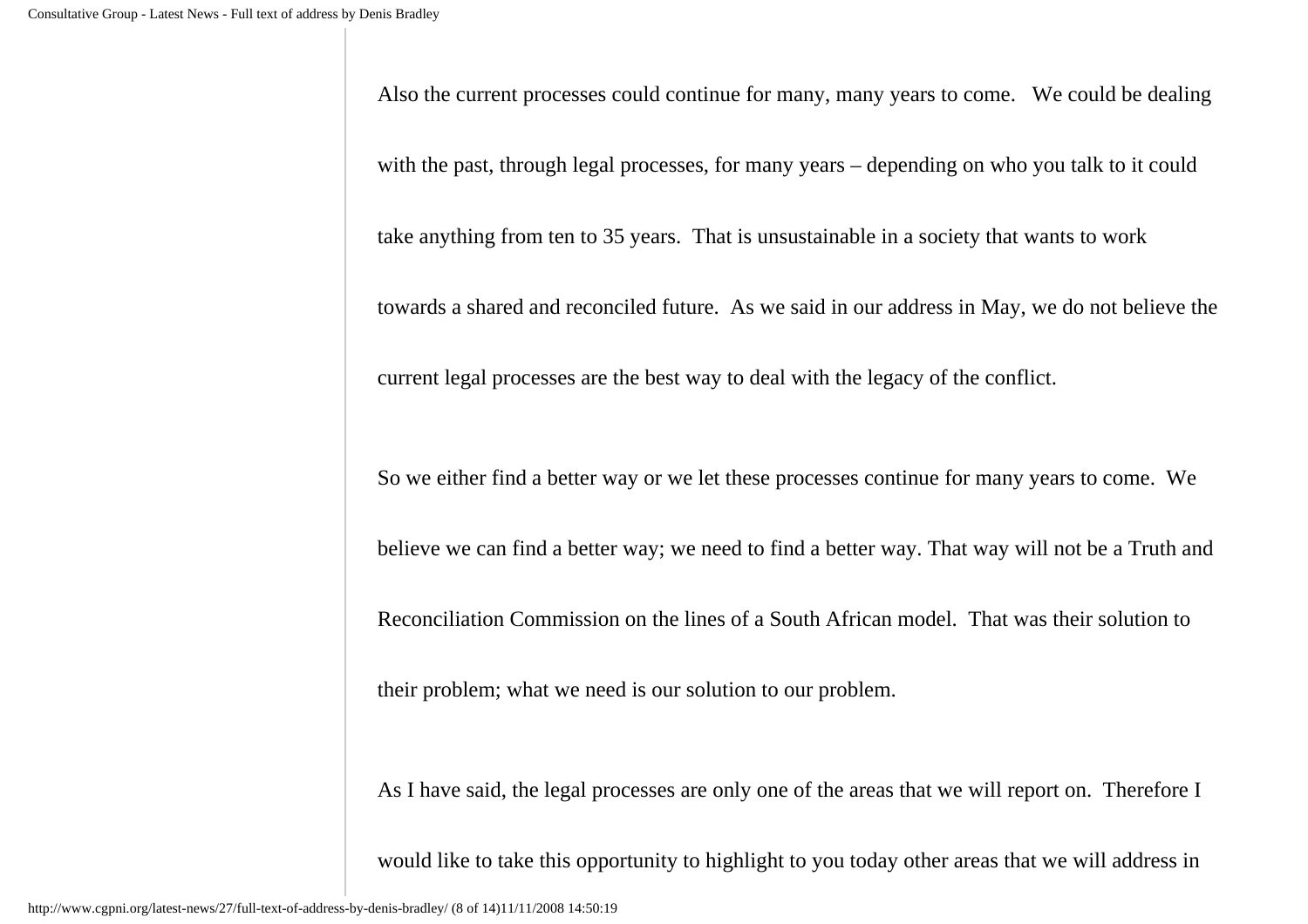our final report.

How we remember the past is very important to many people, particularly the families of those

killed and injured. As with many issues in our society there are wide ranging thoughts on how

this could best be done. Healing Through Remembering has carried out a lot of work on this.

During our consultation we heard from those who would like to see a national monument

detailing those who were killed. I have to say that I am not convinced that that is possible in a

society that is still ridden with division. There are, of course, many ways of remembering the

past. Many commemorations take place; plaques adorn many streets to remember certain

events; and there are many examples of living memorials through storytelling being developed.

How to address how we remember the past will form an important part of our report.

The word reconciliation has in some ways become tarnished over the years. It engages some,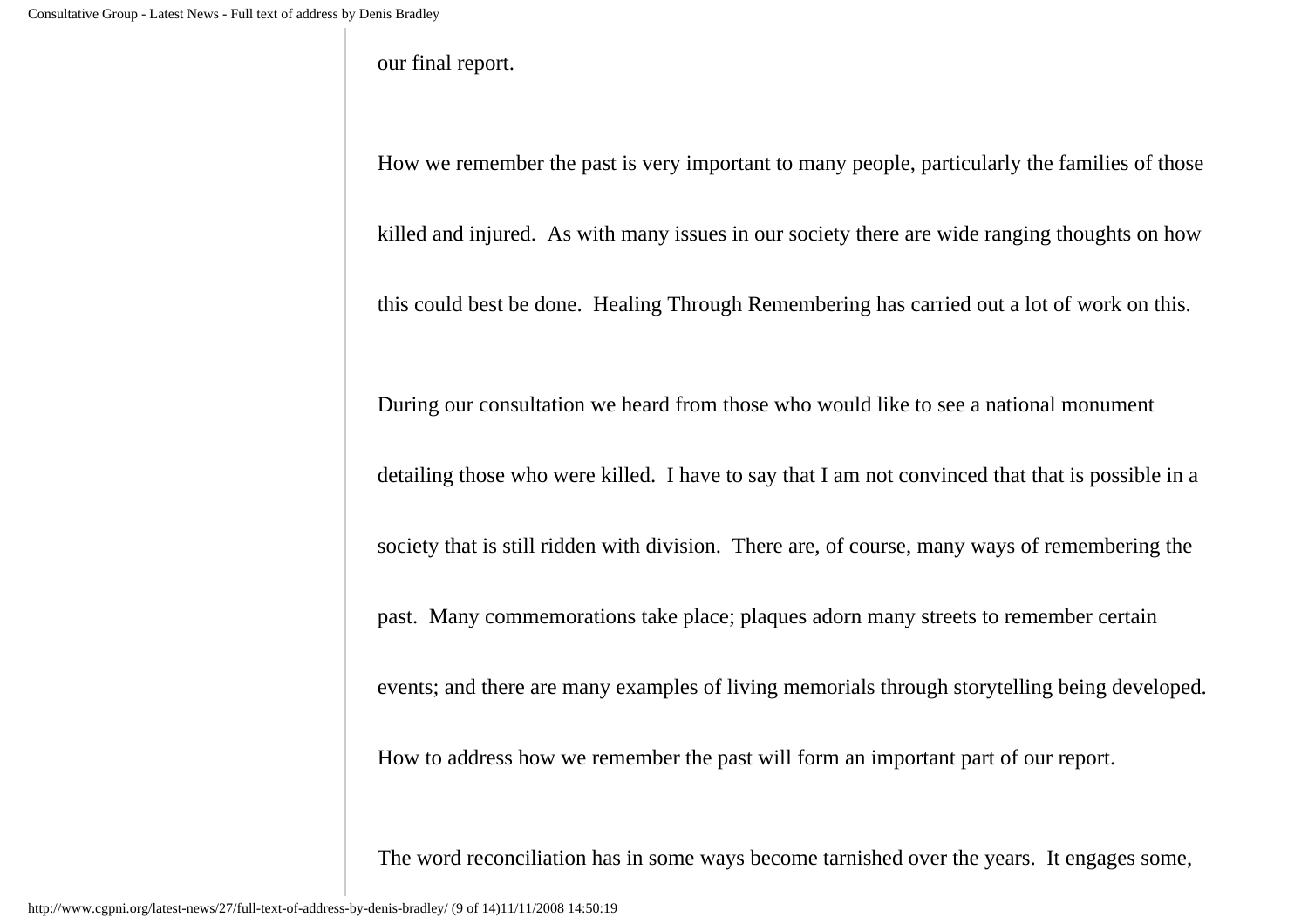makes others roll their eyes, and makes others run for cover. But if dealing with the past has not

got reconciliation as its ultimate goal then what is the point. The truth is that we live in a

sectarian, segregated and separated society – it has often been said that more walls have been

built to keep communities apart since the ceasefires than during the conflict. The cancer of

sectarianism has eaten its way into many areas of life in Northern Ireland. We have segregated

housing, schooling and leisure facilities. This segregation keeps the old suspicions and hatreds

alive and must be challenged by everyone. Every year sectarianism and segregation costs over

£1 billion.

What has been achieved is the absence of violence. But as long as the hatred, suspicions and a

desire for revenge remains, then the possibility of the return of violence looms over this society.

We have made huge progress but the peace has not yet been won. If it is lost we could all pay a

heavy price.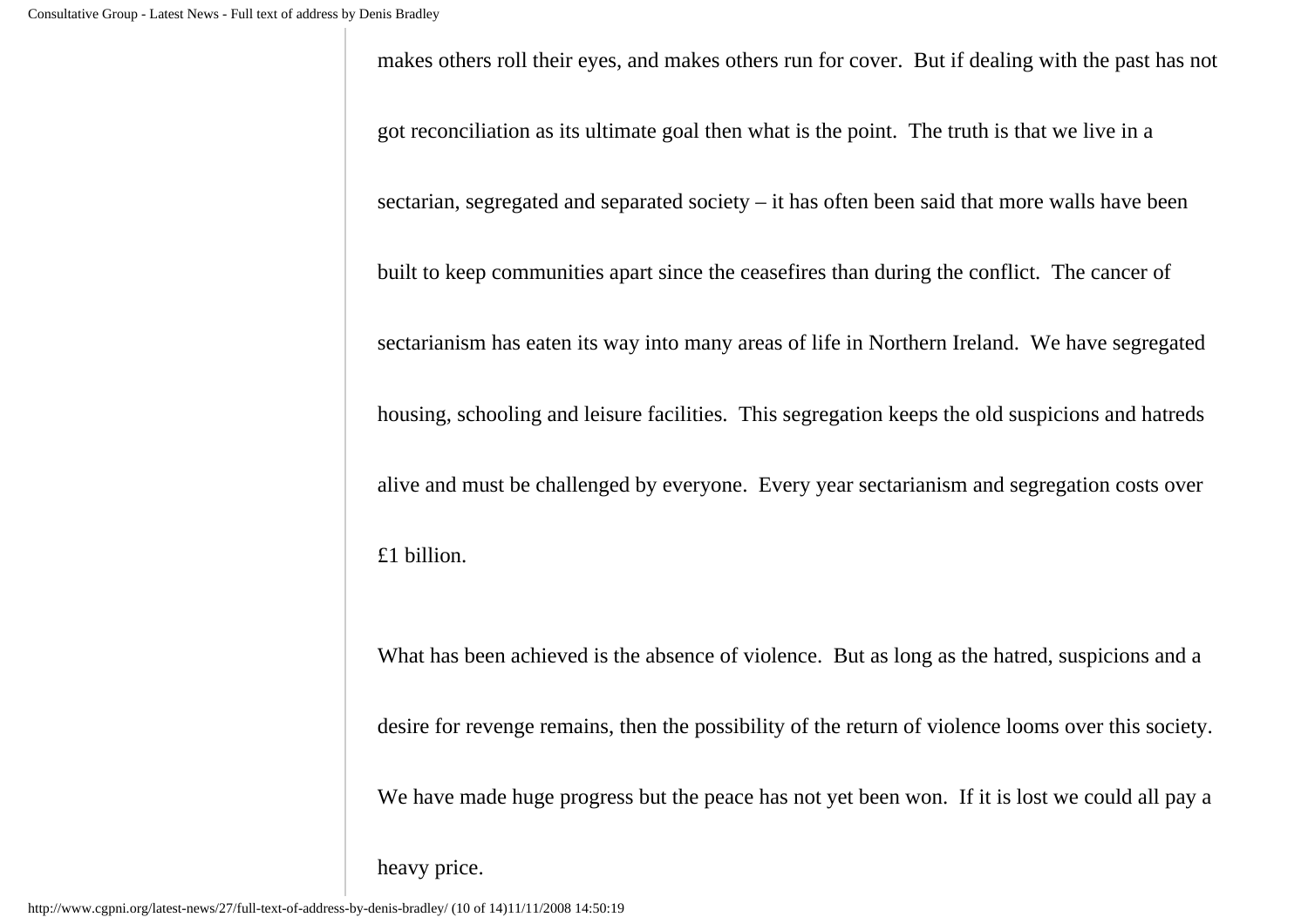Many people have told us that wider society just doesn't care about the past – they say people

are too busy getting on with their lives to concern themselves with such matters. We believe

that only when wider society takes ownership of the past will we begin to ensure that it is not

revisited on a new generation.

There is a huge challenge for everyone, not just the politicians – but also for the churches,

business, unions, educationalists, the media and indeed everyone in society. We must all

consider the role that we can and should play in building that shared future.

If we are not careful then all the great work of the last 10 years could be lost. It is an old saying

but very apt in our circumstances – 'those who cannot learn from history are doomed to repeat

it'.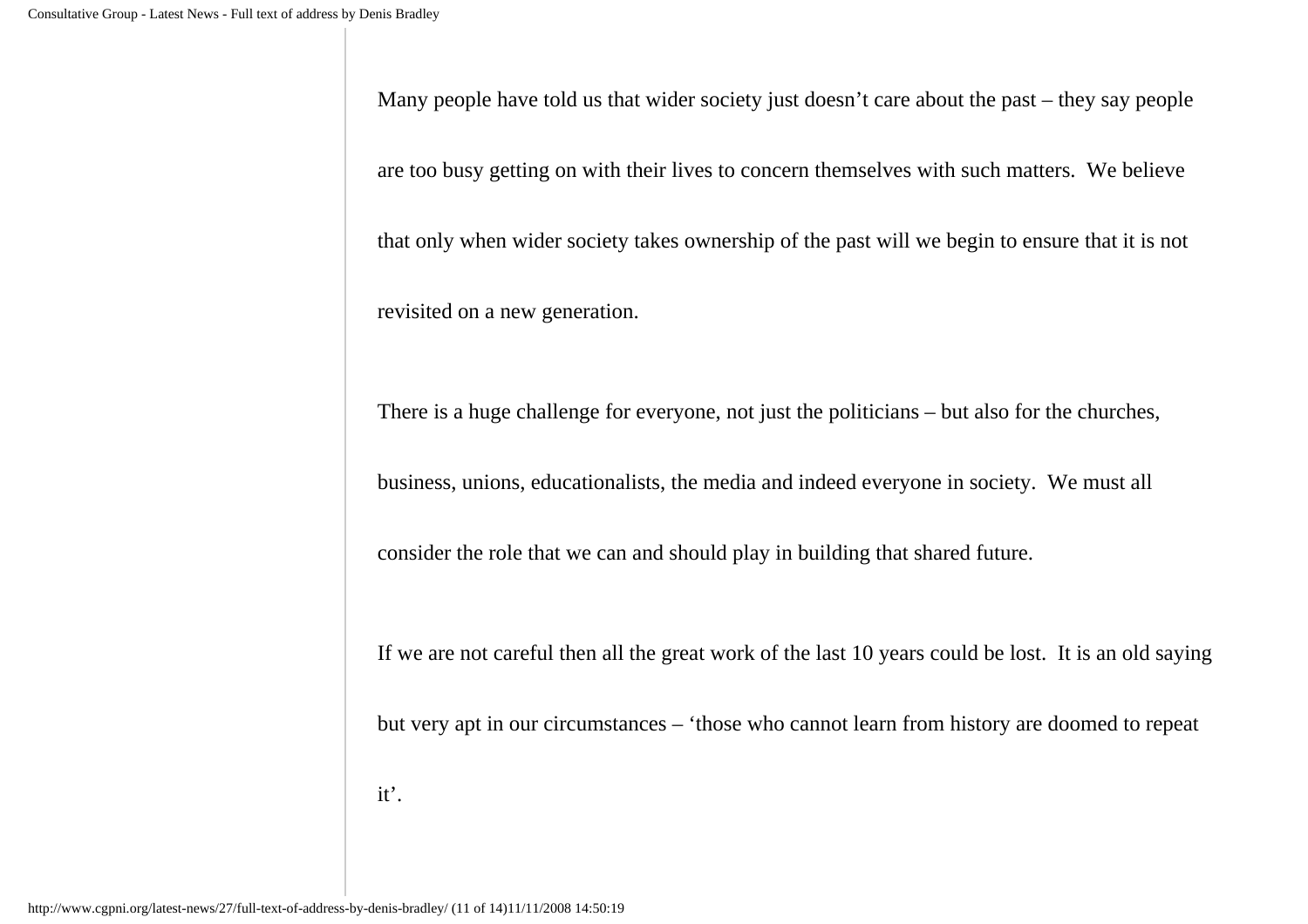The choices rading us as a society are stark – yet the prize is chorinous. The goal or a shared

and reconciled future will only be brought about if we learn from the failures of the past and put those lessons into practice.

The greatest shame for us all would be to refuse to face up to, and to learn from, the mistakes of

the past. If conflict was to return to our towns and cities in the years to come, then that

generation would have every right to look back and ask – what did you do to cement the peace?

Answering that it was too difficult to face up to or that it cost too much or that we could not deal

with the victims of the conflict, will all sound like very hollow excuses indeed.

We have been listening, discussing and examining how to deal with the past for over a year

now. We will be publishing our report when it is ready. We will not be rushed or pressurized

by anyone. However we are, as always, sensitive to the feelings of victims and survivors. We

are painfully aware that Christmas, in particular, is a very difficult time for many people who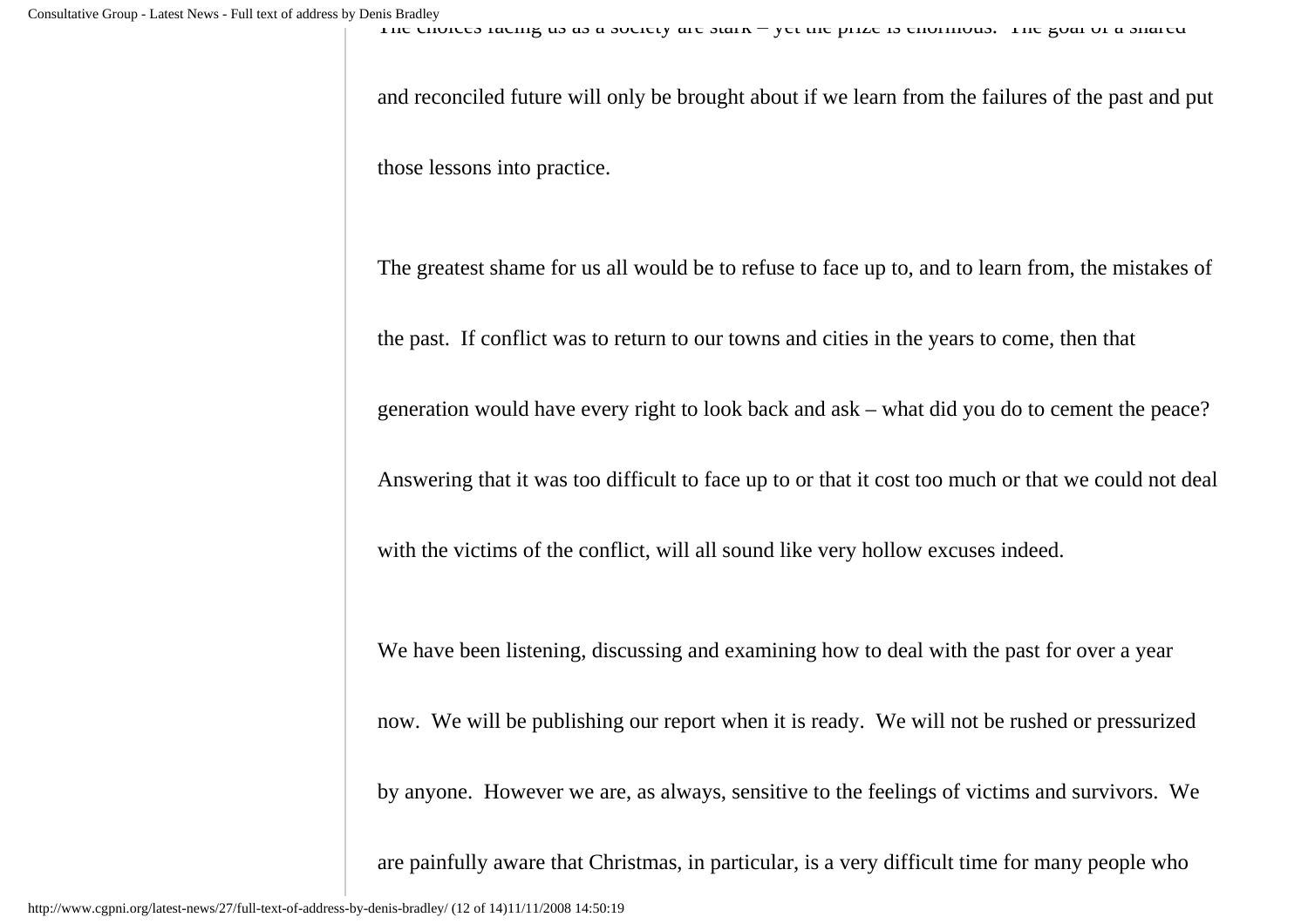lost a loved one during the conflict. This will inform our thinking as we plan the publication of

our report. No one should therefore be surprised that the report will be published early in the

New Year.

That report will give an honest assessment of the conflict and will recommend ways to finally

close this violent chapter in our history to in a way that will allow everyone to look forward

with real hope. Our report will challenge many people – governments, our political leaders,

victims and survivors and wider society. Not everyone will agree with everything in it – that

would be unrealistic.

But for anyone to dismiss it because this is just too difficult to deal with, or because it would

cost too much, would be the biggest insult to the thousands of people who suffered over the last

forty years. If we do not deal with the past and start to lay the foundations now for a